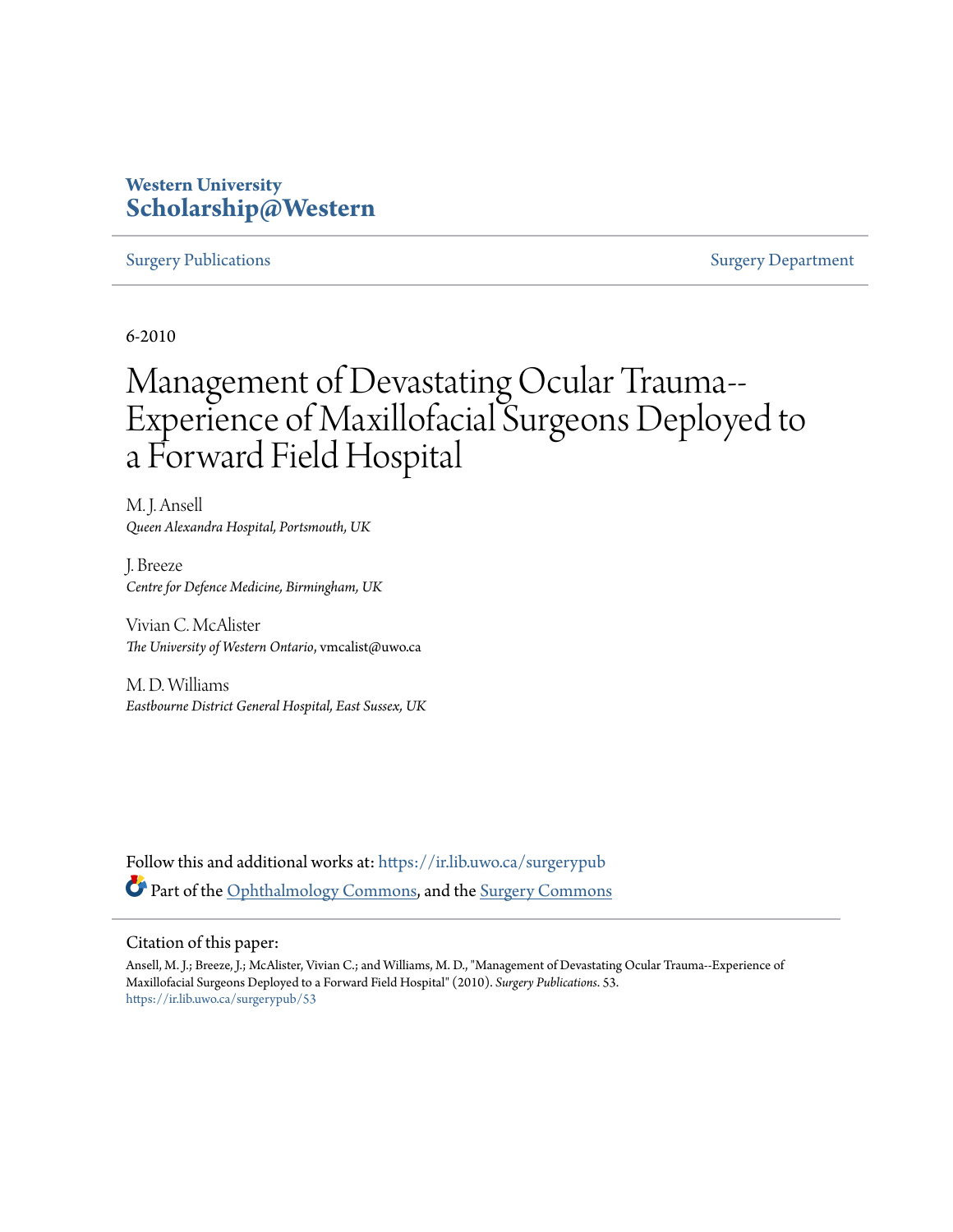# **Management of Devastating Ocular Trauma - experience of Maxillofacial**

# **Surgeons deployed to a Forward Field Hospital**

Ansell M J <sup>1</sup>, Breeze J <sup>2</sup>, McAlister VC <sup>3</sup> Williams M D <sup>4</sup>

<sup>1</sup> Trainee in Maxillofacial Surgery, Queen Alexandra Hospital, Portsmouth

<sup>2</sup> Trainee in Maxillofacial Surgery, Centre for Defence Medicine, Birmingham

3 General Surgeon, Canadian Forces Medical Service

<sup>4</sup> Consultant Maxillofacial Surgeon, Eastbourne District General Hospital, Kings Drive,

Eastbourne, East Sussex, Deployed Consultant Role 3 Hospital Kandahar

### **Keywords**

**Ocular** 

Trauma

**Military** 

Evisceration

**Enucleation** 

# **Corresponding Author**

Major Mark Ansell RAMC

mark.ansell@porthosp.nhs.uk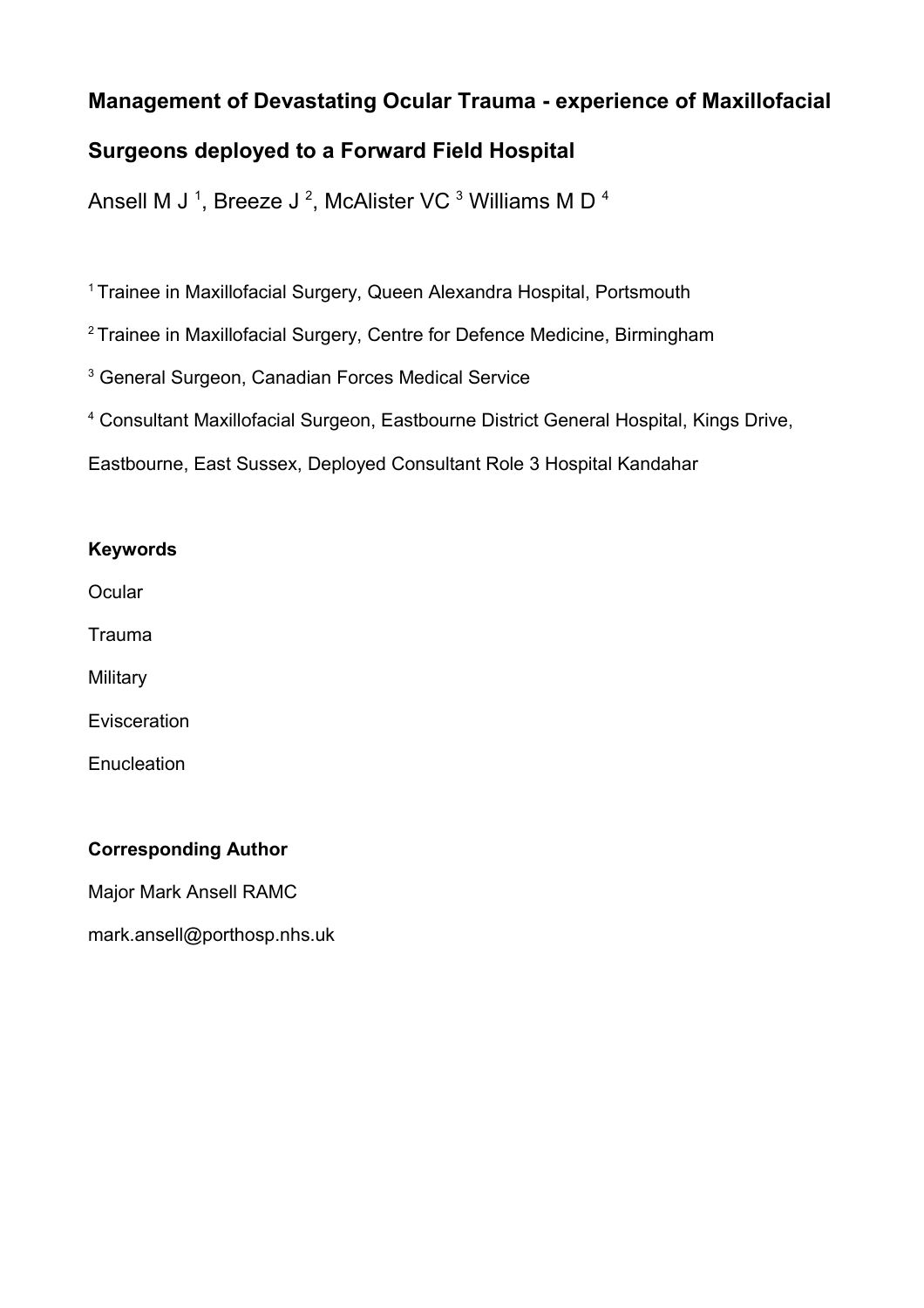# **Abstract**

Combat related eye injuries continue to increase in frequency and are generally secondary to Improvised Explosive Devices. Many ocular injuries are potentially preventable by the wearing of ballistic eye protection. The management of penetrating eye trauma is normally outside the routine practice of maxillofacial surgeons in the UK. The aim of this paper is to describe the surgical techniques used in the modern management of devastating ocular trauma including selected case examples managed by British military maxillofacial surgeons deployed to Afghanistan.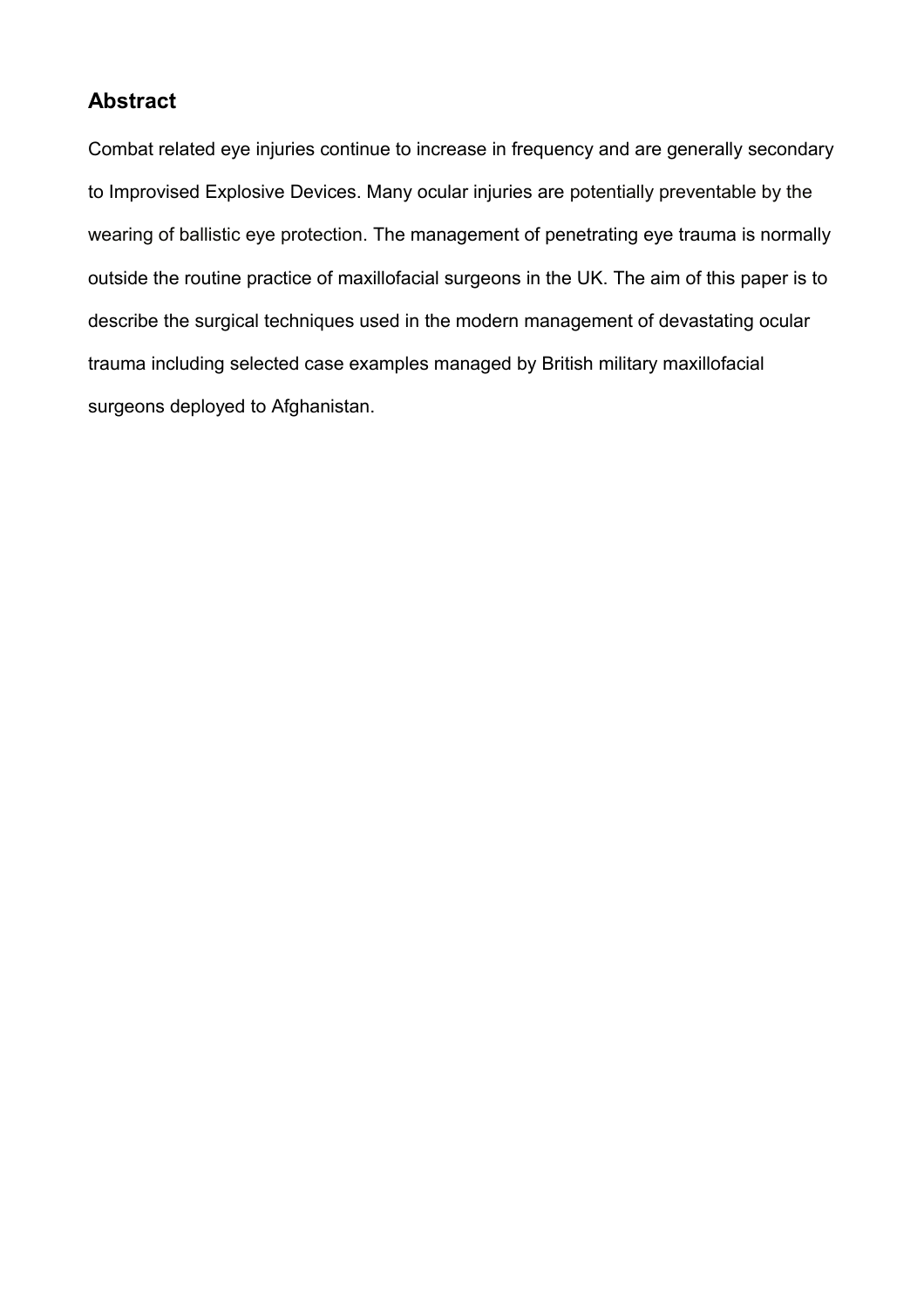### **Introduction**

The incidence of military head, face and neck injuries has increased in modern conflict in comparison to that seen in the last century. Owens et al [1] reported that 29% of all battle wounds during Operation Iragi Freedom (OIF) and Operation Enduring Freedom (OEF) involved the head and neck compared with 16% during the Vietnamese War. Additionally, Wade et al [2] reported that 39% of battle-injured patients in the Navy-Marine Corps Combat Trauma Registry from OIF sustained trauma to the head, face, and neck.

An increasing trend in the incidence of ocular combat injuries has also been well documented. The reported incidence in the 19th century was 1% [3], which rose to between 2% and 2.5% during World Wars I and II [3]. Incidences of ocular injury in the 21<sup>st</sup> century by US forces reveal an incidence between 6% [1, 2] and 10% [4]. Mader et al [4] found that blast fragmentation from munitions caused 82% of all injuries in US servicemen deployed on OIF, the most common single cause of which was the improvised explosive device (IED) (51% of all injuries).

The ocular surface area represents only 0.27% of the body surface area. However the eye casualty rate in combat is 20 to 50 times greater than expected based on the body surface area [3]. Thoraco- abdominal protection provided by modern body armour has played its part in increasing the survivability of many previously fatal injuries, shifting the area of wounding to the exposed extremities, including the face and eyes. IED's produce multiple high-velocity projectiles that cover a large body surface area but are potentially stopped by simple eye protection. The benefit of eye protection is demonstrated in Figures 1 and 2, showing two coalition servicemen injured on a foot patrol by an IED. Figure 1 was wearing ballistic eye protection and received no significant injury to his eyes. Figure 2, who had momentarily removed his eye protection, received shrapnel spray to his face with complete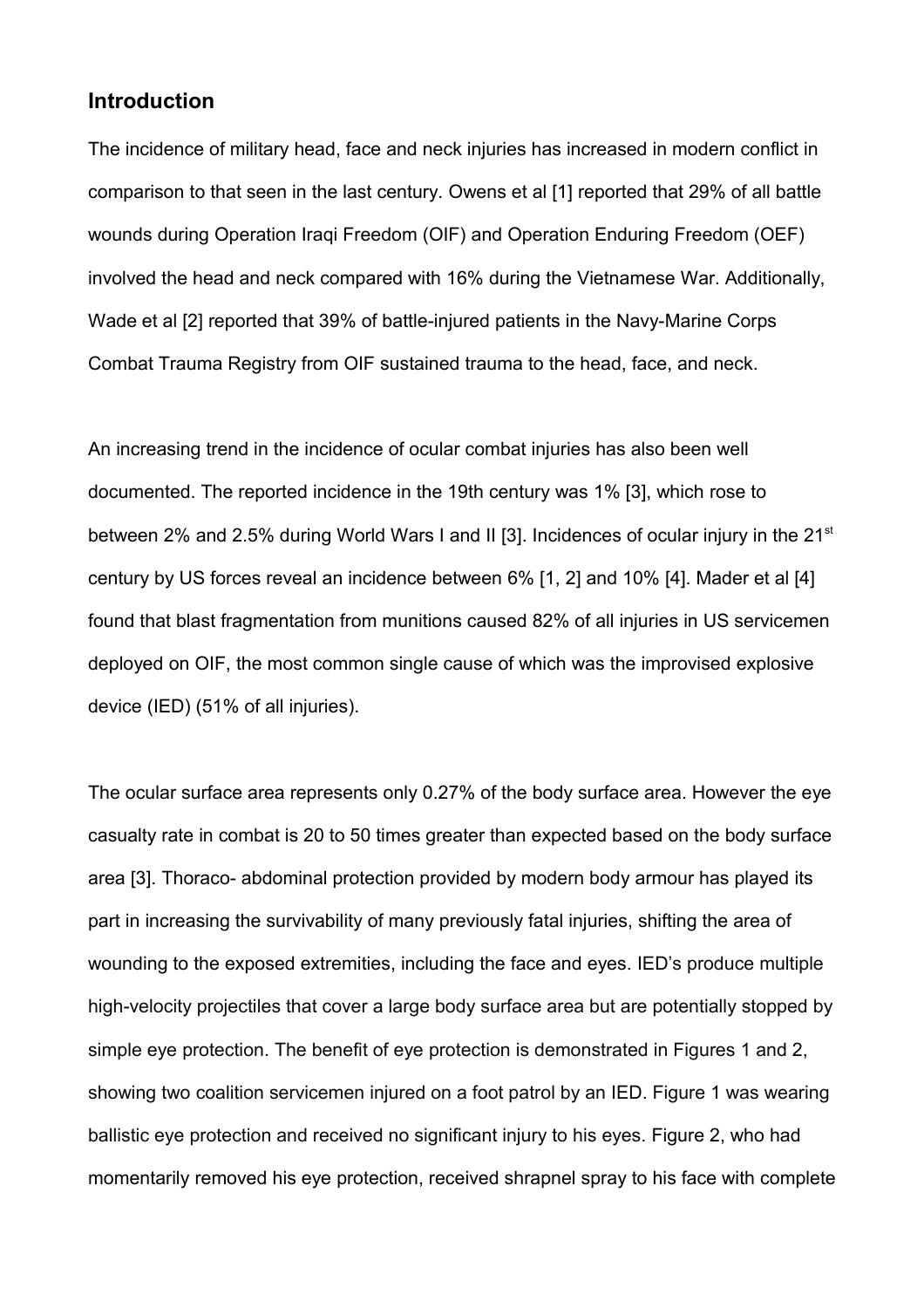rupture of his left eye and scleral perforation of his right eye. To date no author has definitively published data comparing the incidence of eye injuries in different coalition forces wearing different types of eye protection or between those wearing no ocular protection.



**Figure 1: Coalition serviceman hit by an IED on foot patrol wearing issued eye protection**



**Figure 2: Coalition servicemen in same patrol not wearing eye protection**

The British Maxillofacial Cadre has deployed to the multinational hospital in Kandahar for two separate blocks of one year each, with consecutive consultant surgeons deploying for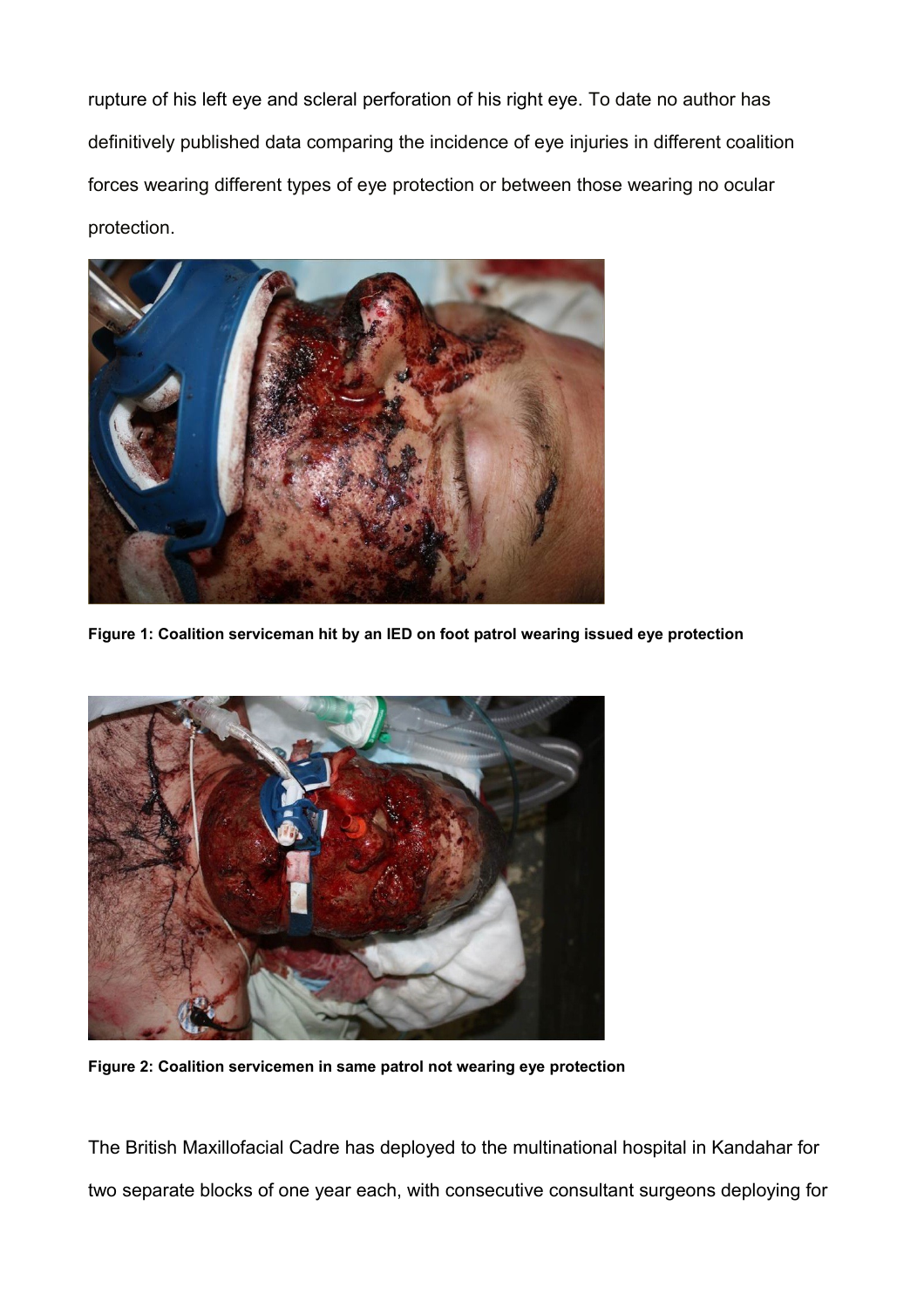two months at a time. The second block was for a 21- month period, between 01 Feb 2007 and 31 Oct 2008, on which this paper is based. Casualties treated included coalition servicemen, local police, army and civilians as well as hostile forces. Great emphasis is placed on the multidisciplinary nature of the team, with surgeons representing the specialities of general surgery, orthopaedic/trauma surgery and maxillofacial surgery. Neurosurgeons were present for less than half of the 2 year deployment. At no time were ophthalmic surgeons present and it fell to the maxillofacial surgeons to manage these casualties. The management of penetrating eye injuries is normally outside the routine practice of Maxillofacial Surgeons in the UK and therefore the aim of this paper is to provide an overview of the types of ocular injuries seen and case examples of the surgical techniques utilised in their management.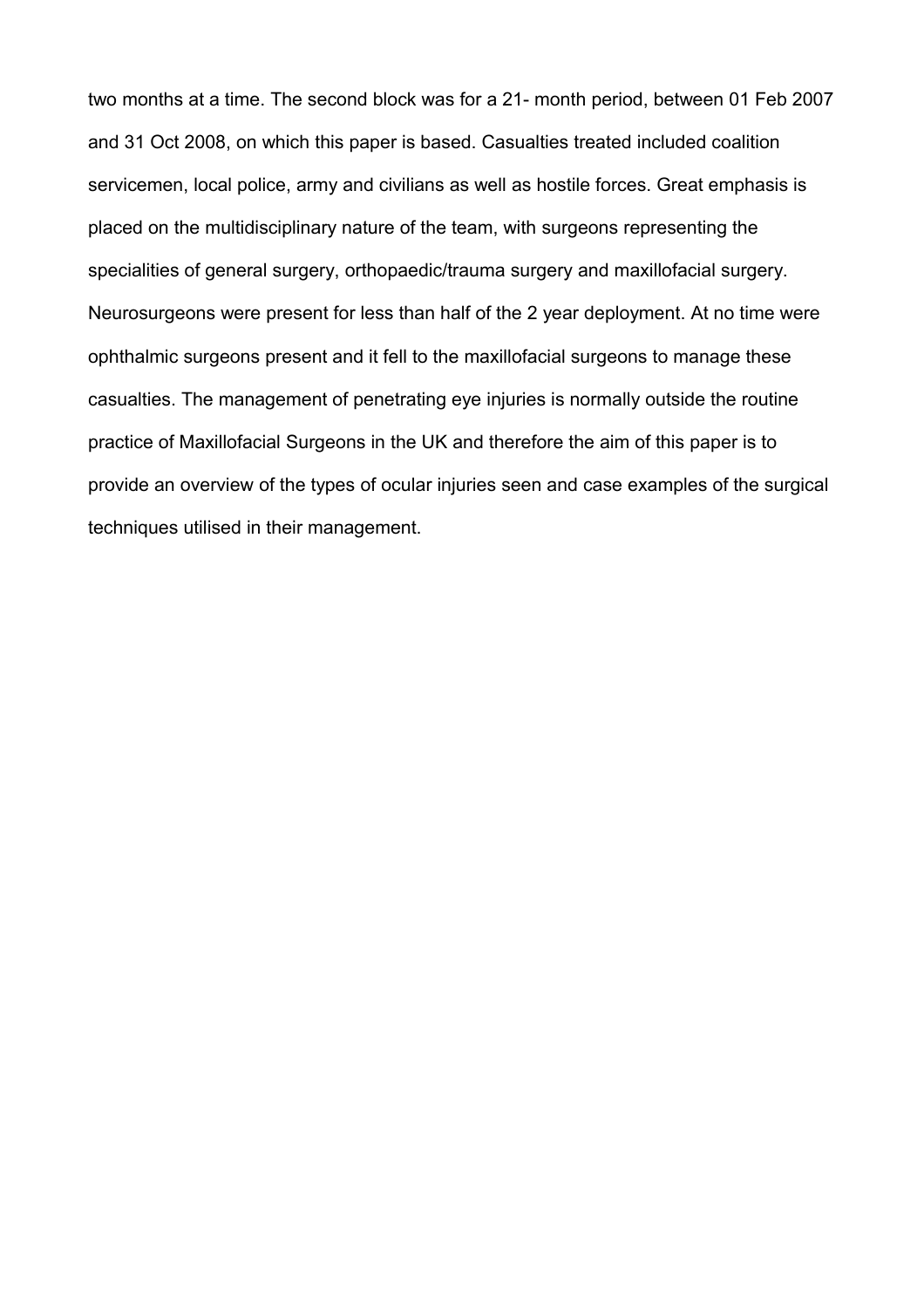# **Management of ocular trauma in coalition servicemen**

Coalition forces are managed on an immediate life, limb or sight saving surgery basis and then rapidly evacuated for definitive medical care in the UK for British servicemen or Germany for US and Canadian servicemen. Treatment was generally limited to debridement of ocular injuries and protection by a Morgan eye shield with the administration of tetanus toxoid, prophylactic systemic and topical antibiotics prior to evacuation.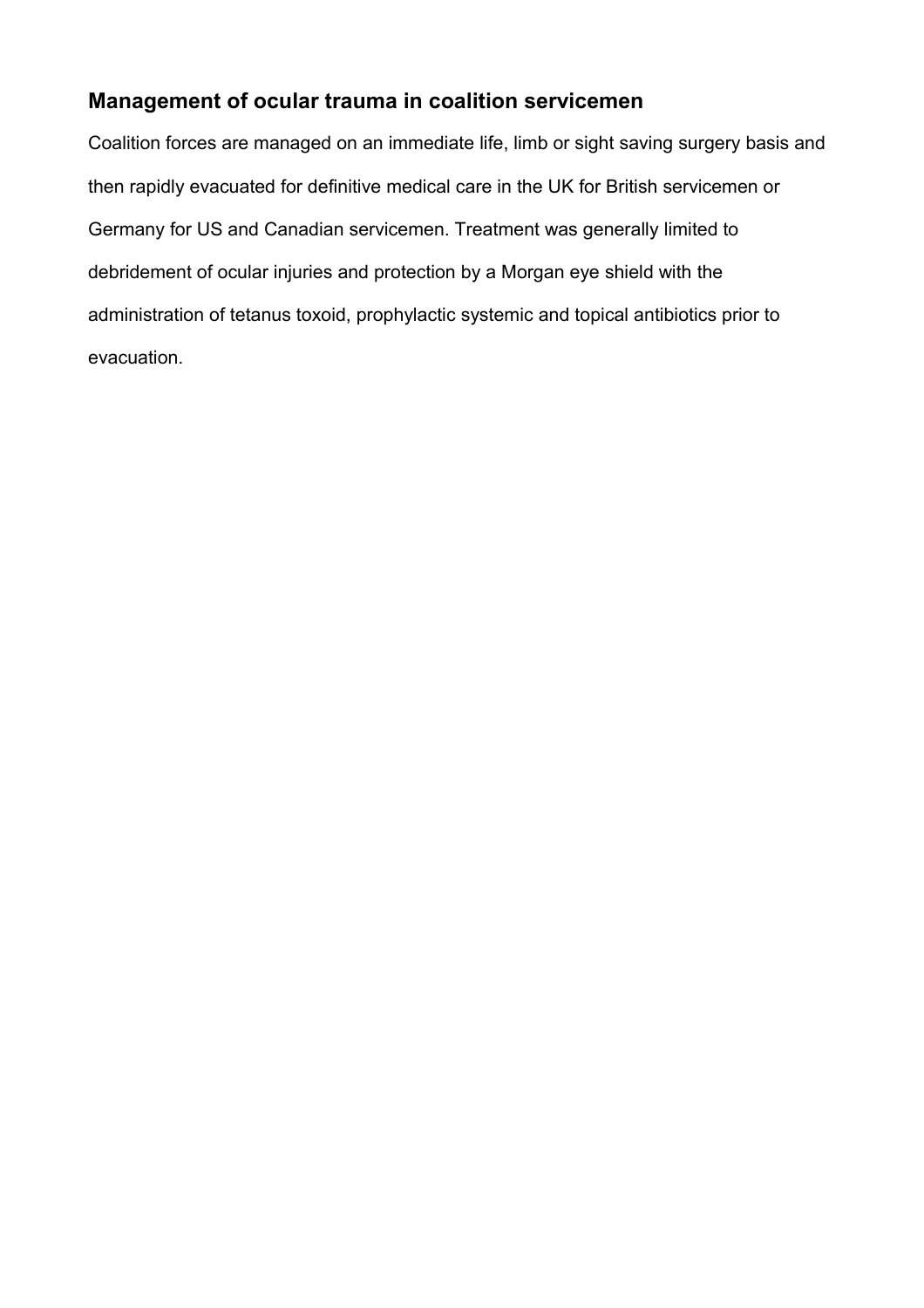### **Management of ocular trauma in the indigenous population**

For this population group definitive surgery was undertaken in Kandahar to minimise the risks of infection and sympathetic ophthalmia due to the limited healthcare facilities available in Afghanistan. Consideration was also given to adequate cosmesis as well as making the remaining eye safe. If the eye was deemed salvageable then the patient was referred to the Non Governmental Organisation (NGO) Eye Surgeon in Kabul.

The vast majority of open globes can be repaired without requiring primary enucleation [5]. However if the eye was deemed non-salvageable the following three options were possible and are illustrated in figure 3.

- Enucleation with immediate prosthesis
- Enucleation with delayed insertion of prosthesis
- **Evisceration**

Enucleation involves removing both the globe and a segment of the anterior optic nerve, while preserving all other orbital structures, taking care to preserve the conjunctiva [6]. Evisceration is the removal of the contents of the globe while leaving the sclera and extraocular muscles intact. The evisceration process removes the ocular contents but preserves the sclera and, in some cases, the cornea. Ideally surgeons should attempt to avoid enucleation as a primary procedure unless the patient has been properly counselled and consented [7]. It is better to perform a primary repair allowing the eye to be eviscerated or enucleated later; however in mass- casualty situations this may be difficult to achieve.

The goals of evisceration and enucleation are the same (figure 4). Although no firm consensus exists on the indications for evisceration, most experts agree that a patient with a blind, painful eye without risk of intraocular malignancy is a good candidate for the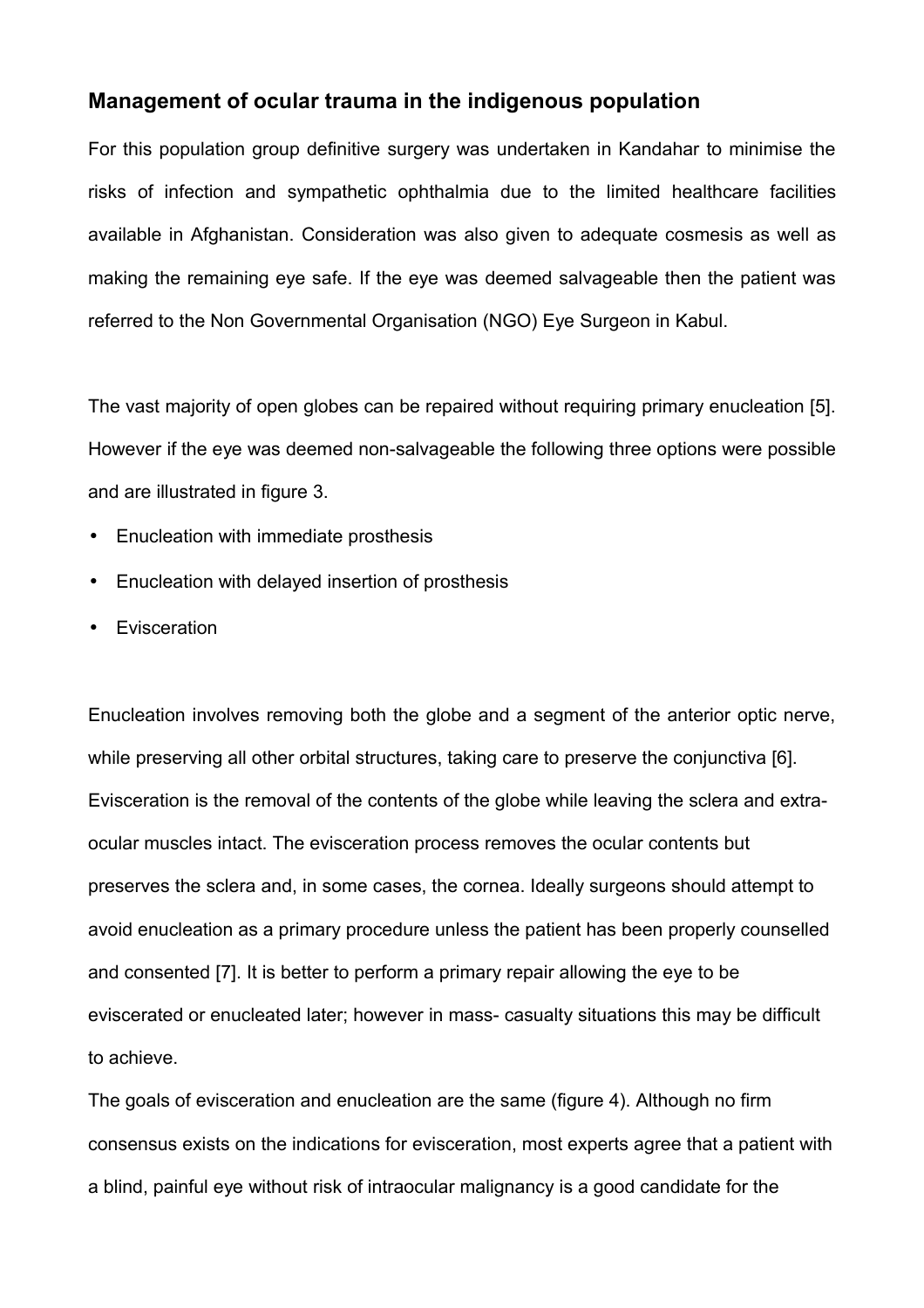technique [6]. Additionally, eyes lost to endophthalmitis may be best treated with evisceration. The advantages and disadvantages of enucleation with immediate prosthesis, enucleation with delayed insertion of prosthesis and evisceration are displayed in figures 5 - 7.



**Figure 3: Treatment options for management of ocular trauma in the indigenous population**

#### **Figure 4: Surgical goals of enucleation and evisceration**

- To achieve a centrally placed inert implant with adequate anterior coverage
- To achieve appropriate volume replacement in the orbit
- To maintain deep fornices and eyelid support for the placement of a prosthesis
- To provide symmetry with the contralateral orbit
- To allow for maximum socket motility, with translation of forces to the prosthesis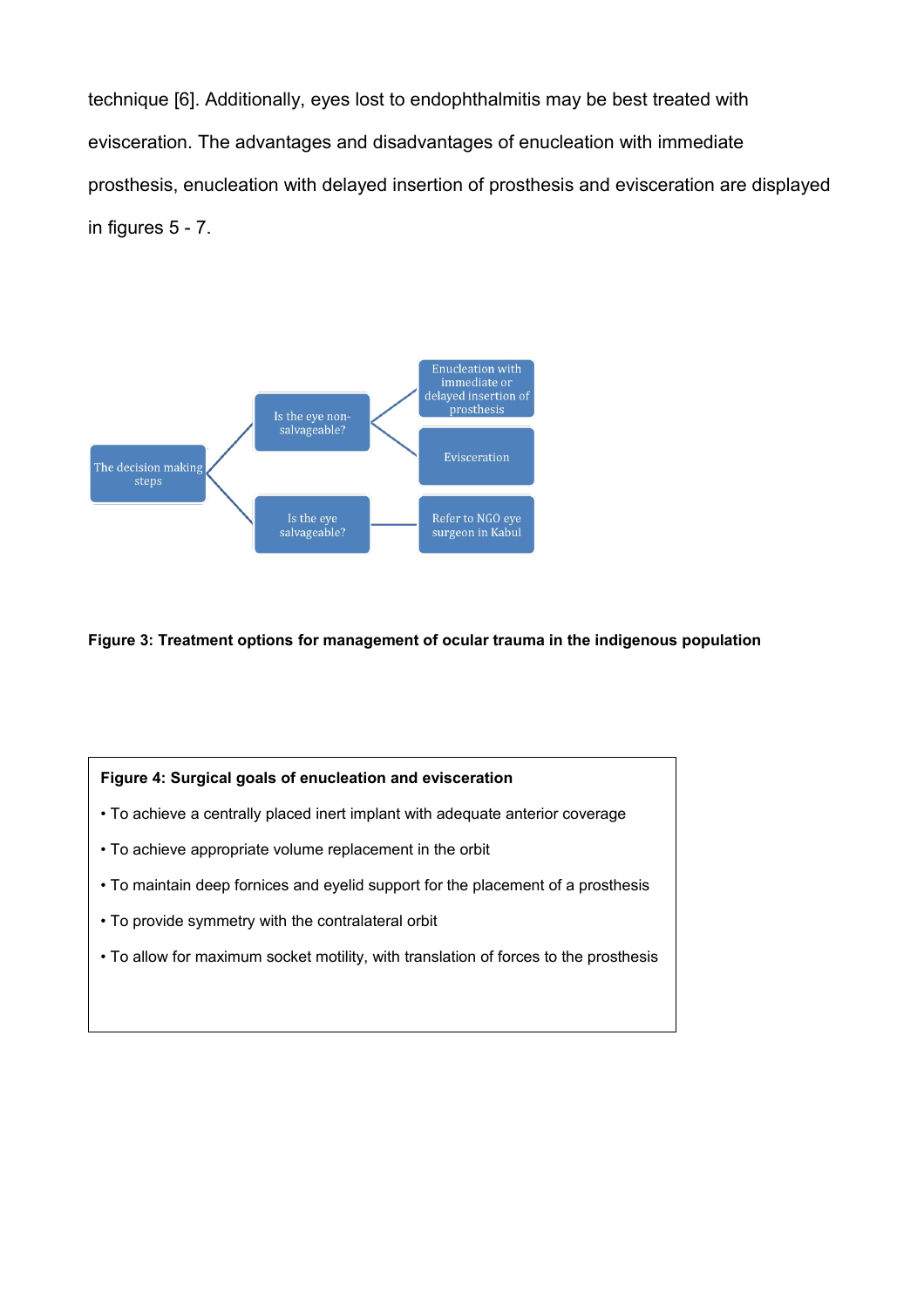#### **Figure 5: Advantages and disadvantages of enucleation and immediate**

#### **repair with prosthesis**

#### Advantages

• Single stage procedure

#### Disadvantages

- Risk of infection from contaminated orbital content
- Difficulty closing extra ocular muscles over implant

#### **Figure 6: Advantages and disadvantages of delayed staged repair**

#### Advantages

- Ensures orbital content is safe
- Fibrotic reaction in muscles leads to more robust closure over the implant

#### Disadvantages

- A two stage procedure with possibility of casualty not returning to unit
- Protracted timeline requiring extended theatre and ward bed times

#### **Figure 7: Advantages and**

#### **disadvantages of evisceration**

#### *Advantages*

- To reduce risk of implant extrusion
- To reduce risk of infection
- Better cosmesis with a mobile globe

#### *Disadvantages*

• Technically difficult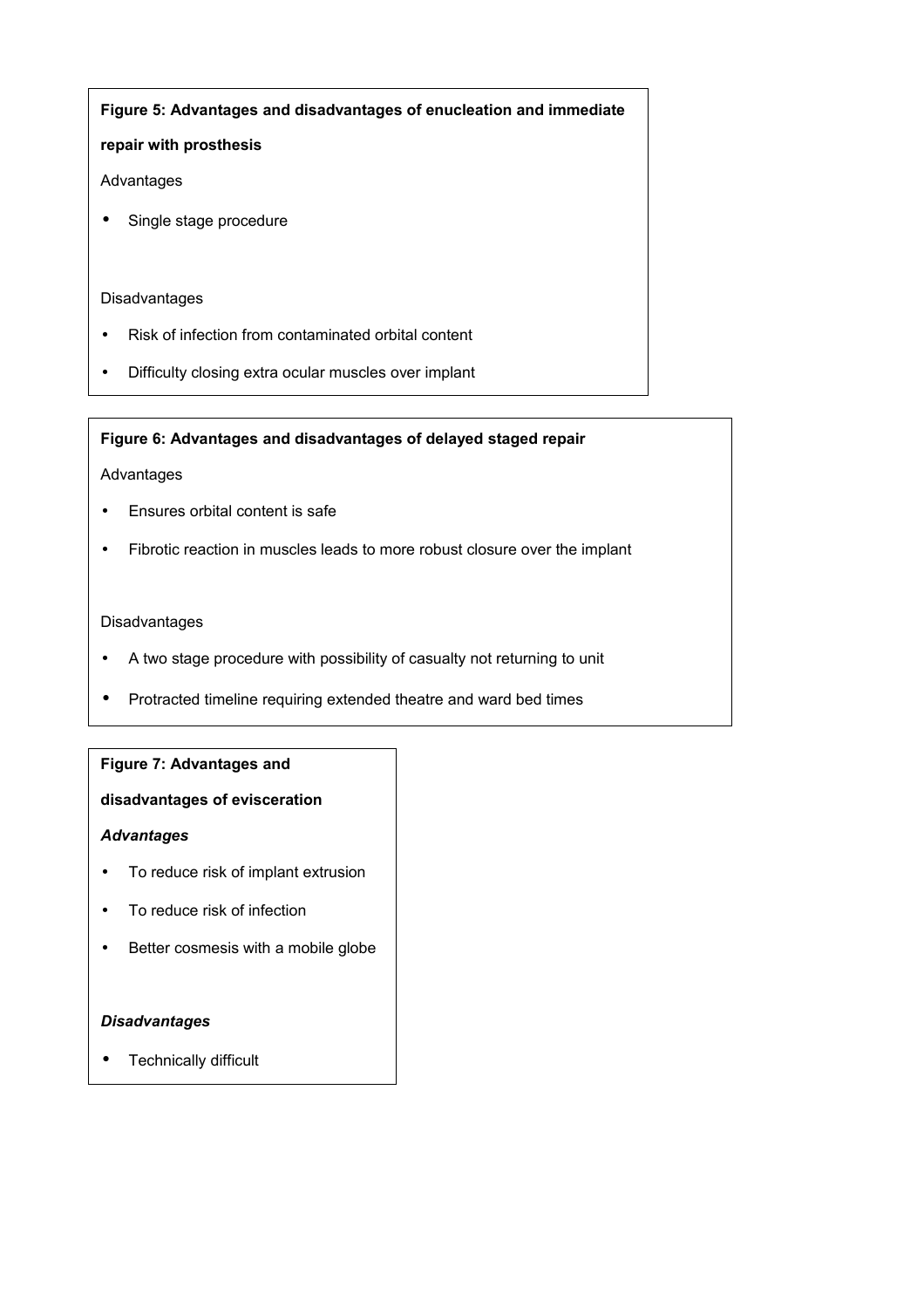### **Case example 1 (coalition serviceman)**

This coalition serviceman whose injuries can be seen in Figure 2 had momentarily removed his eye protection before being injured by a roadside IED. He received shrapnel spray to his face with complete rupture of his left eye and a scleral perforation of his right eye. Management was to repair the right eye scleral penetration with prolene sutures and rapid evacuation for definitive treatment with a US ophthalmic surgeon. Although the left eye was obviously not salvageable, the decision was made not to enucleate or eviscerate it at the time of surgery to the right eye as it was felt that such casualties should be given time to accept the diagnosis allowing appropriate consent.

### **Case study 2 (indigenous population)**

A young boy injured by shrapnel with a rupture of globe whose injuries can be seen in figure 8. The shrapnel fragment was removed and scleral sac being salvageable was repaired by primary closure. The scleral contents were enucleated with curettage and the scleral sack was washed out with hydrogen peroxide. Medpor coral implants were inserted, having been previously soaked in bacitracin and the scleral sac closed primarily over the defect (figure 9).

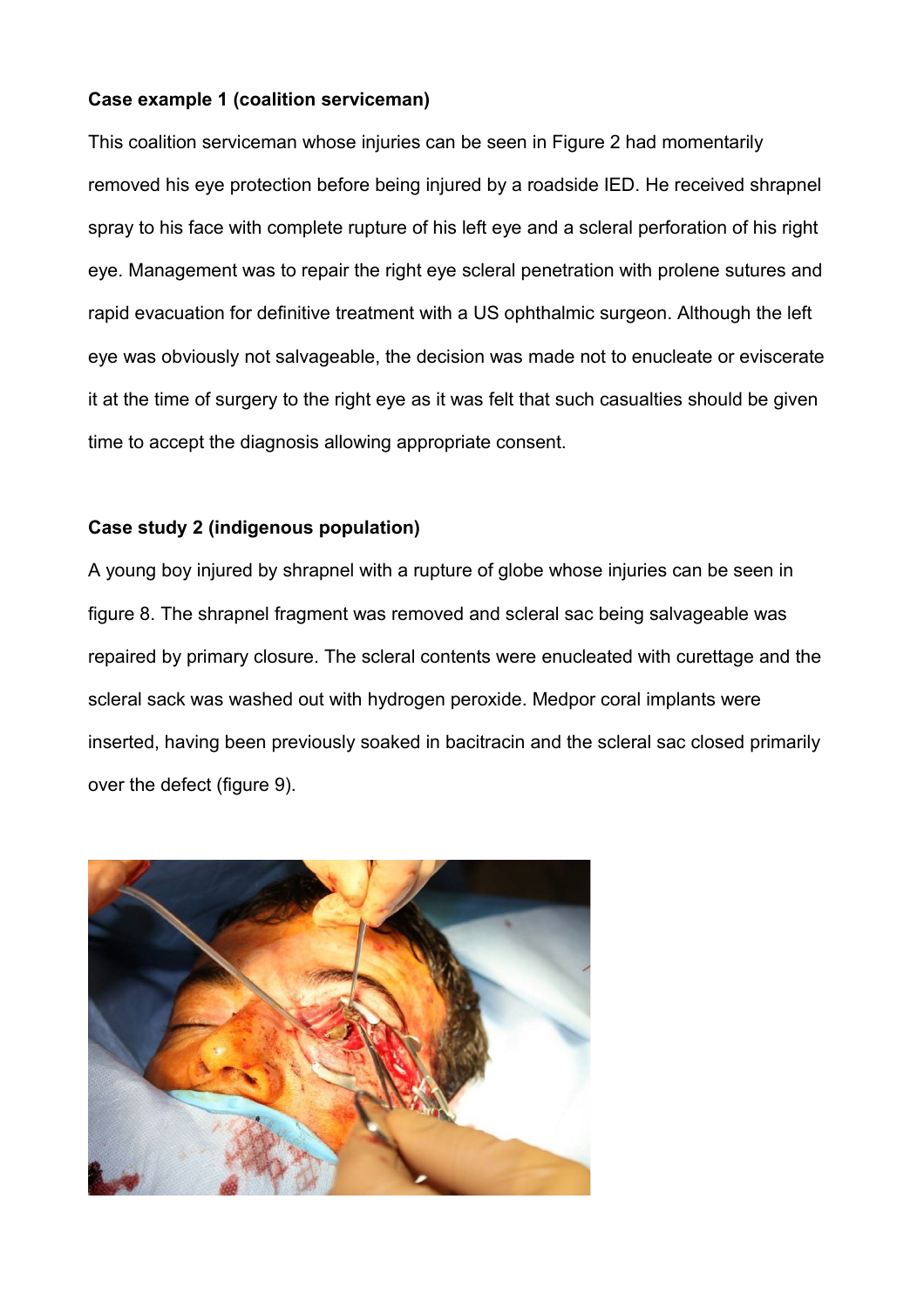#### **Figure 8: Presentation of intraoccular shrapnel injury**



**Figure 9: Post insertion of medpor coral implants**

#### **Case study 3 (indigenous population)**

This case demonstrates an Afghan Army soldier hit by shrapnel from an IED resulting in extensive globe injuries that were obviously impossible to salvage. The eye was enucleated, leaving the extra ocular muscles with optic nerve divided and tied off (Figure 10). The intra-conal space was washed with Betadine, hydrogen peroxide and saline and packed with iodoform ribbon gauze. Finally the eye lids were repaired and the fornices preserved with a Morgan eye shield*.*

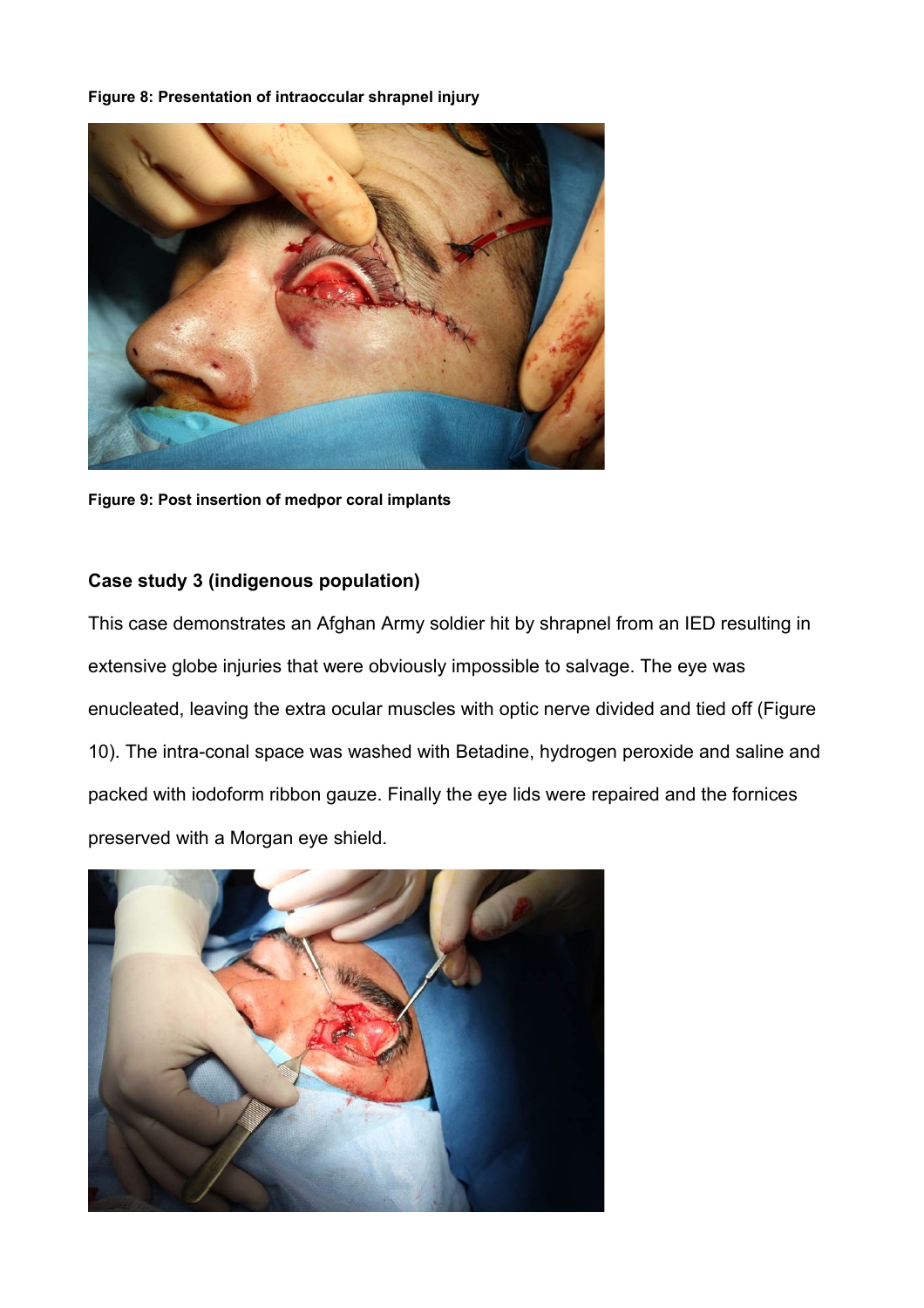### **Figure 10: Presentation post enucleation**

The patient returned to theatre one week later where the pack was removed. Coral implants were inserted with the extra ocular muscles closed over the implant and the conjunctiva closed over muscles (figure 11).



**Figure 11: Implants in situ**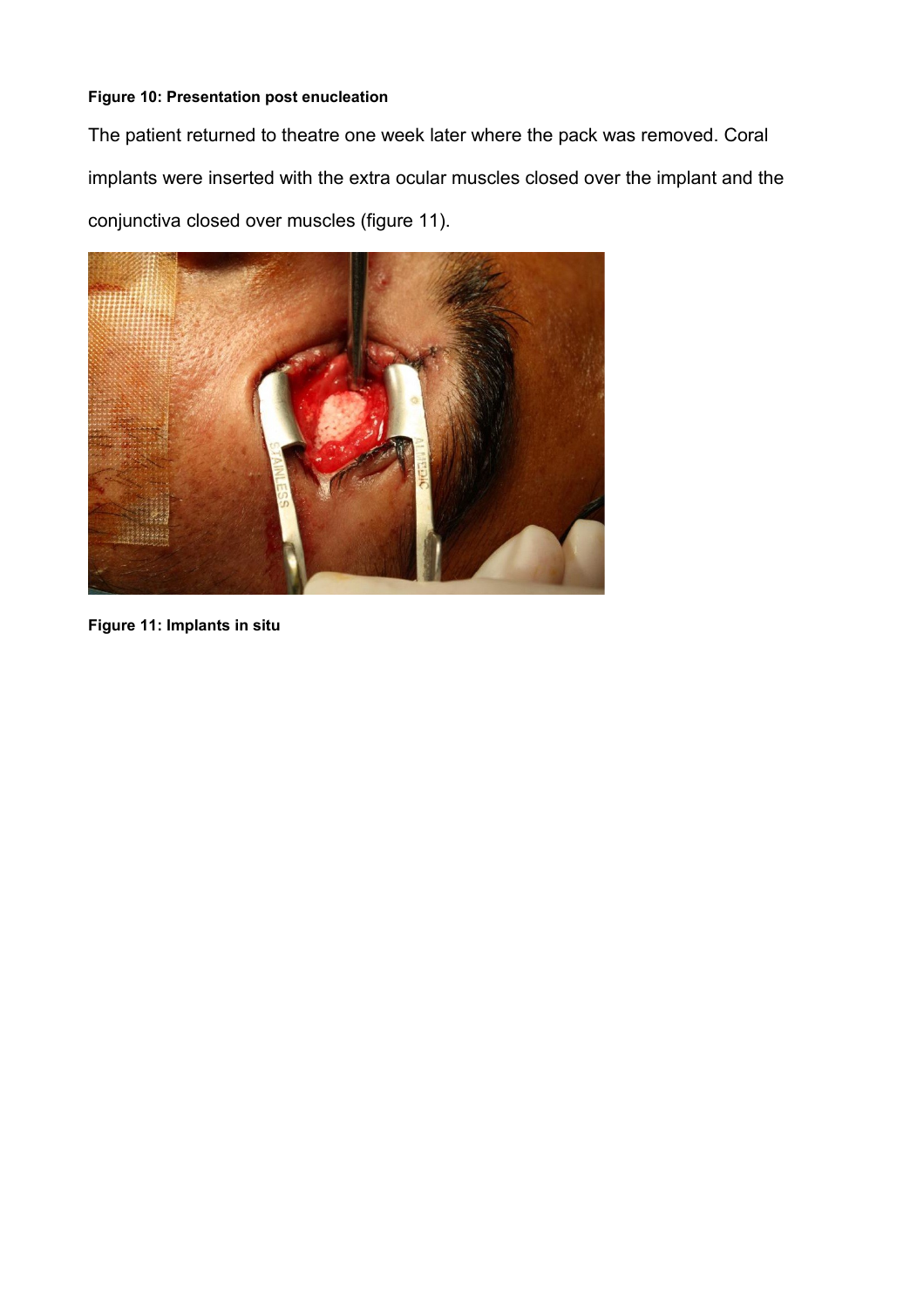### **Discussion**

Perforated globe injuries sustained in combat generally result in poor visual and anatomical outcomes despite surgical intervention [8]. There is little evidence to favour the techniques of enucleation and evisceration over one another. Enucleations are generally carried out more commonly than eviscerations in both military and civilian practice. However a recent survey of 297 UK consultant ophthalmologists [9] found two- thirds preferred evisceration over enucleation but reasons for this were not given. On the question of choice of implant, 12% preferred natural coral implants, coincident with the material available and used in theatre by deployed British maxillofacial surgeons. Savar et al [5] looked at 660 open globe injuries over a 5- year period admitted to a civilian trauma centre in the US; 51 underwent enucleation and only 4 had eviscerations. These proportions were similar to those found in the 21- month period that Oral and Maxillofacial surgeons deployed to Kandahar in which 19 eye enucleations and 3 eviscerations were performed.

The most serious complication of both enucleation and evisceration is the risk of developing sympathetic ophthalmia. This is a rare bilateral pan-uveitis in which there is a painful red eye, visual loss and a history of an open globe injury. The risk of sympathetic ophthalmia has been quoted as 0.14% in a large scale civilian study of penetrating eye injuries in South Africa [10], and in less than 1/500 cases of open globe injury [11]. Colyer et al [8] reported no episodes of sympathetic ophthalmia in 25 enucleations on US servicemen evacuated from Iraq to the Walter Reed hospital between 2003- 2006. Freidlin et al [12] in 2006 published a case report about a 21-year-old US soldier who received a penetrating eye injury while fighting in Iraq and was treated with evisceration. Sympathetic ophthalmia developed, which responded well to steroid treatment. They stated that it was the first case of sympathetic ophthalmia after a war injury reported since World War II. In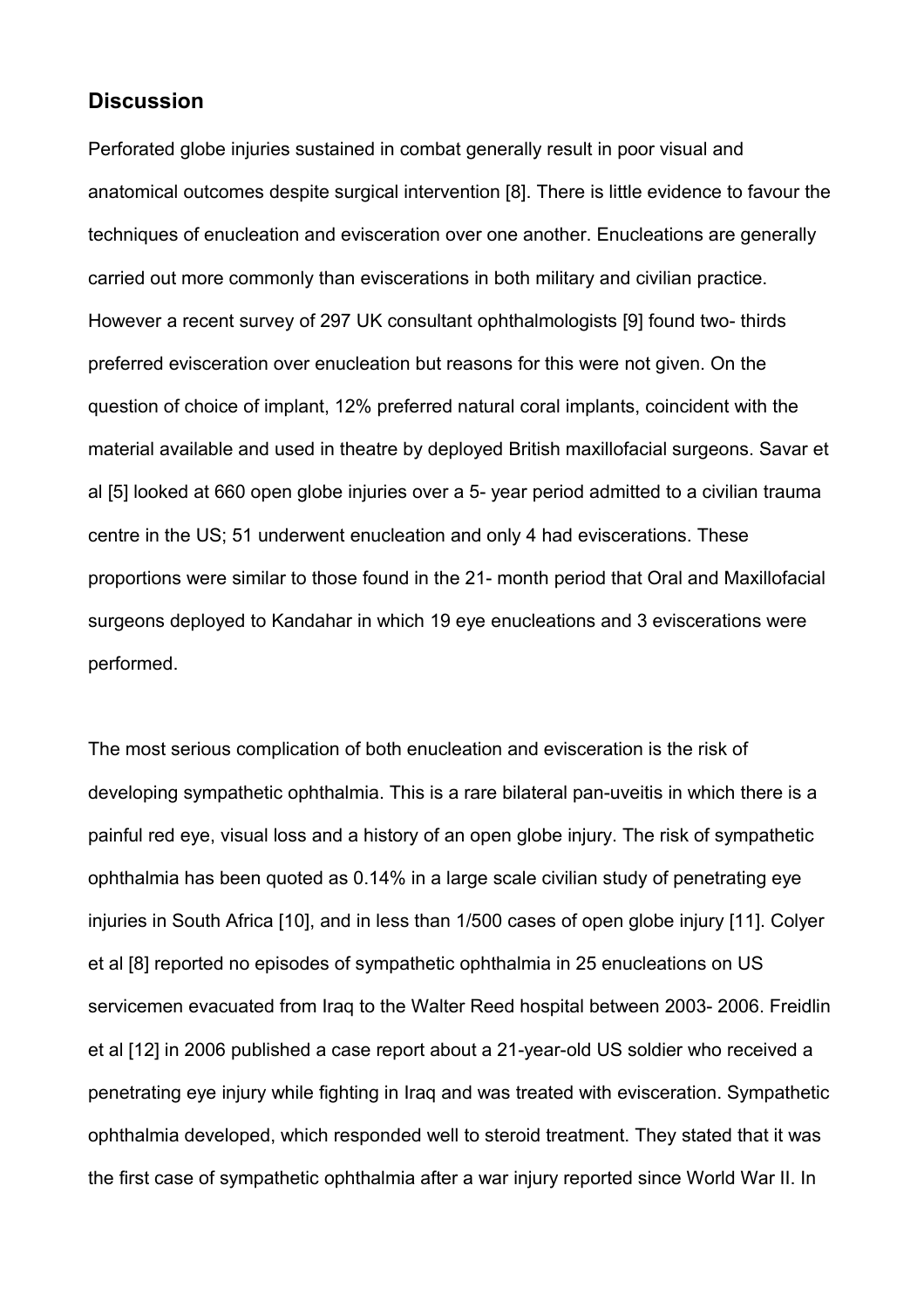the time period covered in this article neither evisceraton or enucleation resulted in postoperative complications. We would therefore conclude that both techniques appear safe but feel that overall evisceration carries better cosmesis than enucleation.

The management of devastating ocular trauma is addressed in the head and neck component of the Military Operational Surgical Training (MOST) course. This new course, delivered entirely by consultant surgeons is designed to teach all newly deploying surgeons the theoretical and practical concepts behind the surgical techniques currently required on deployment. These techniques may be outside of the routine civilian practice of that surgeon, as is the management of devastating ocular trauma by OMFS surgeons. Both enucleation and evisceration are taught by consultant ophthalmic surgeons based on cadaveric dissection.

The increased use of ballistic eye protection remains the greatest way of reducing preventable penetrating eye injuries but its uptake amongst servicemen remains variable. Cotter and La Piana modelled data from the Vietnam War and proposed that standard US Army 2 mm thick defence goggle would have been prevented 52% of eye injuries [13]. Mader et al [4] analysed 207 eye injuries sustained by US servicemen and commented that polycarbonate ballistic eyewear could have prevented many, but not all, of the injuries. Colyer et al [8] found that during 2003 - 2006, of 61 US servicemen evacuated to the US with perforating eye injuries, only 43% were wearing eye protection. Servicemen complain that eye protection degrades their vision due to misting, there is a restricted field of view from the frames and that the lenses scratch easily [7]. Further work needs to be undertaken to increase compliance in the wearing of eye protection. Enforced use of eye protection in US military convoys in Iraq in 2004 reduced the incidence of eye injuries to 0.5% from a conflict wide incidence of 6% [14], making a strong case for the mandatory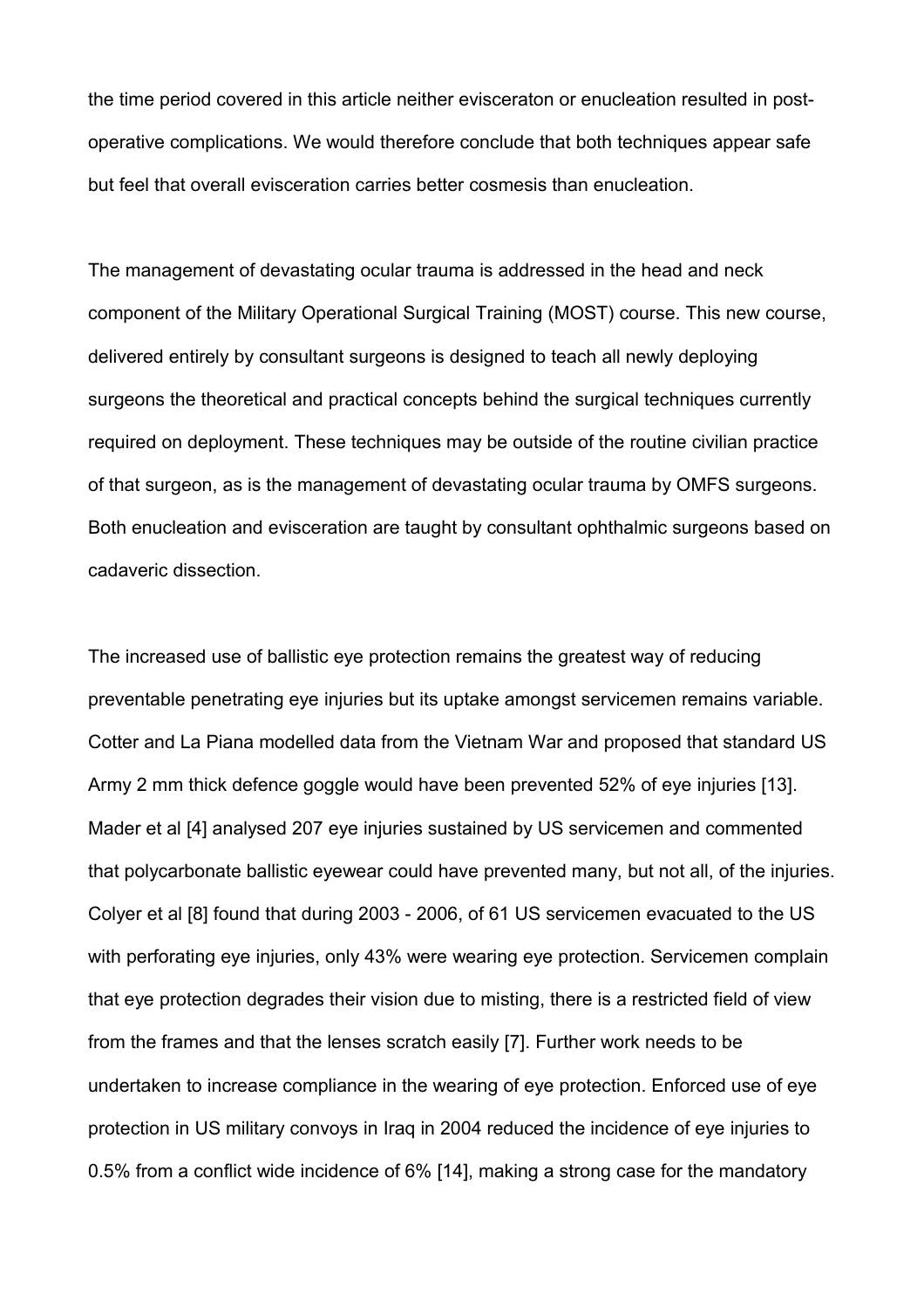use of military eye protection by all deployed UK servicemen.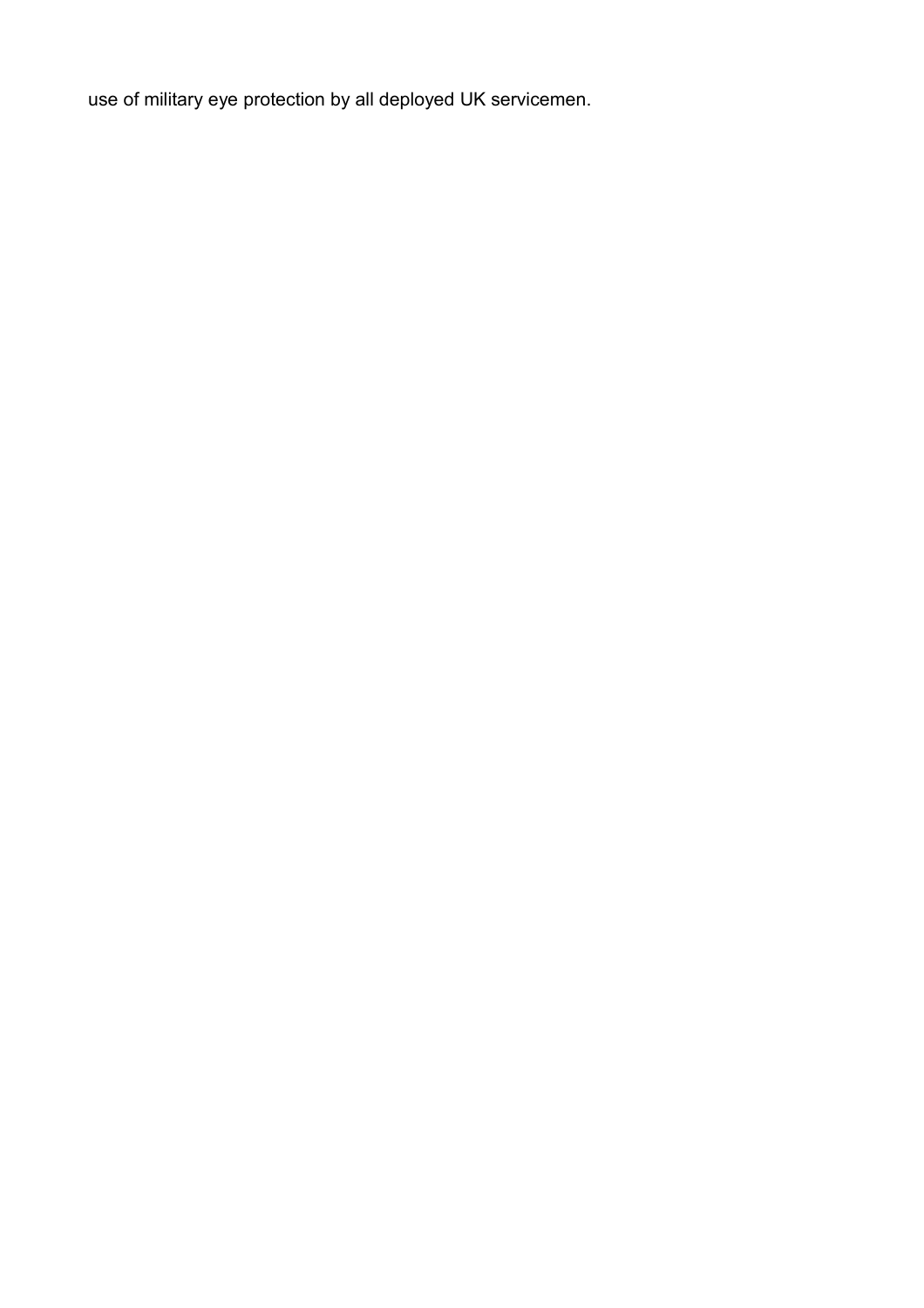## **Conclusion**

The management of penetrating eye trauma is normally outside the routine practice of maxillofacial surgeons in the UK. However improved pre- deployment training and the combined experience of a cadre that has undertaken two long- term deployments has resulted in a large number of surgical interventions for devastating ocular trauma without complications on long- term follow up. Although there is little in the literature to suggest enucleation is more effective than evisceration, the former is undertaken more commonly in both military and civilian environments and was reflected in the proportions performed in our deployment. Many ocular wounds are still potentially preventable and greater emphasis must be placed on exploring reasons why deployed UK servicemen do not always wear ballistic eye protection.

# **Acknowledgements**

The cases discussed were treated by the third author, however, other maxillofacial consultants; Mr A Gibbons, Mr N McKenzie and Mr A Monaghan also treated similar cases and their figures have been included in the statistics.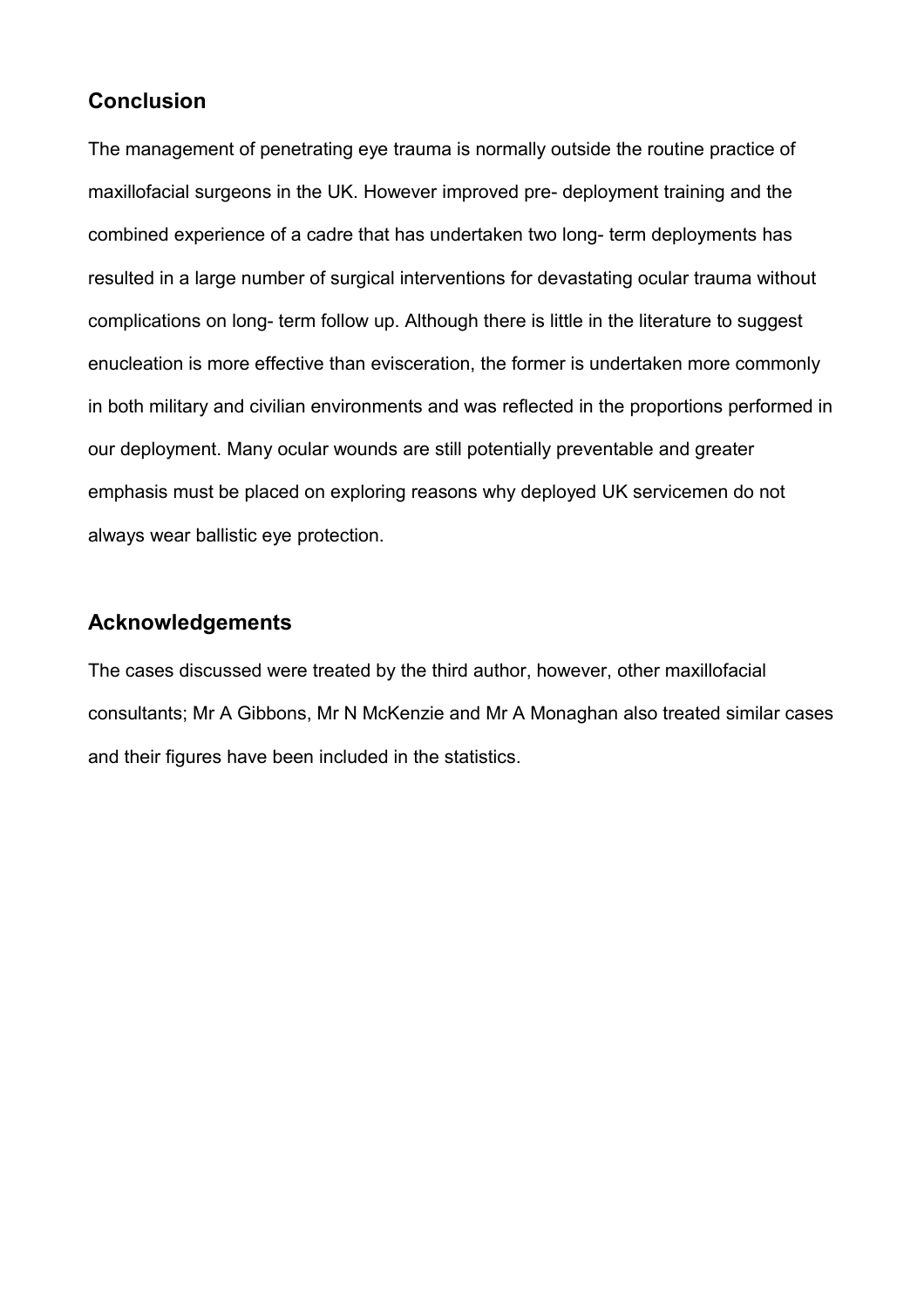### **References**

[1] Owens BD, Kragh JF, Wenke JC, Macaitis J, Wade CE, Holcomb JB. Combat wounds in Operation Iraqi Freedom and Operation Enduring Freedom. J Trauma 2008; 64: 295- 299.

[2] Wade AL, Dye JL, Mohrle CR, Galarneau MR. Head, face, and neck injuries during Operation Iraqi Freedom II: results from the US Navy-Marine Corps Combat Trauma Registry. J Trauma 2007; 63: 836- 840.

[3] Wong TY, Seet MB, Ang CL. Eye injuries in twentieth century warfare: a historical perspective. Surv Ophthalmol 1997; 41: 433- 459.

[4] Mader TH, Carroll RD, Slade CS, George RK, Ritchey JP, Neville SP. Ocular war injuries of the Iraqi insurgency, January–September 2004. Ophthalmology 2006; 113: 97- 104.

[5] Savar A, Andreoli MT, Kloek CE, Andreoli CM. Enucleation for open globe injury. Am J Ophthalmol 2009; 147(4): 595- 600.

[6] Ophthalmic Care of the Combat Casualty. M.D. Allen B. Thach (Editor), Walter Reed Army Medical Center Borden Institute.

[7] Blanch R, Scott R. Ocular Blast Injury. J Royal Army Med Corps 2009; 155 (4): 279-284 [8] Colyer MH, Chun DW, Bower KS, Dick JS, Weichel ED. Perforating globe injuries during operation Iraqi Freedom. Ophthalmology 2008; 115(11): 2087-93.

[9] Viswanathan P, Sagoo MS, Olver JM. UK national survey of enucleation and orbital implant trends. Br J Ophthalmol 2007; 91: 616- 619.

[10] Du Toit N, Motala MI, Richards J, Murray ADN, Maitra S. The risk of sympathetic opthalmia following evisceration for penetrating eye injuries at Grotte Schuur Hospital. Br J Ophthalmol 2008; 92: 61-63.

[11] Albert DM, Diaz-Rohena R. A historical review of sympathetic ophthalmia and its epidemiology. Surv Ophthalmol 1989: 34: 1-14.